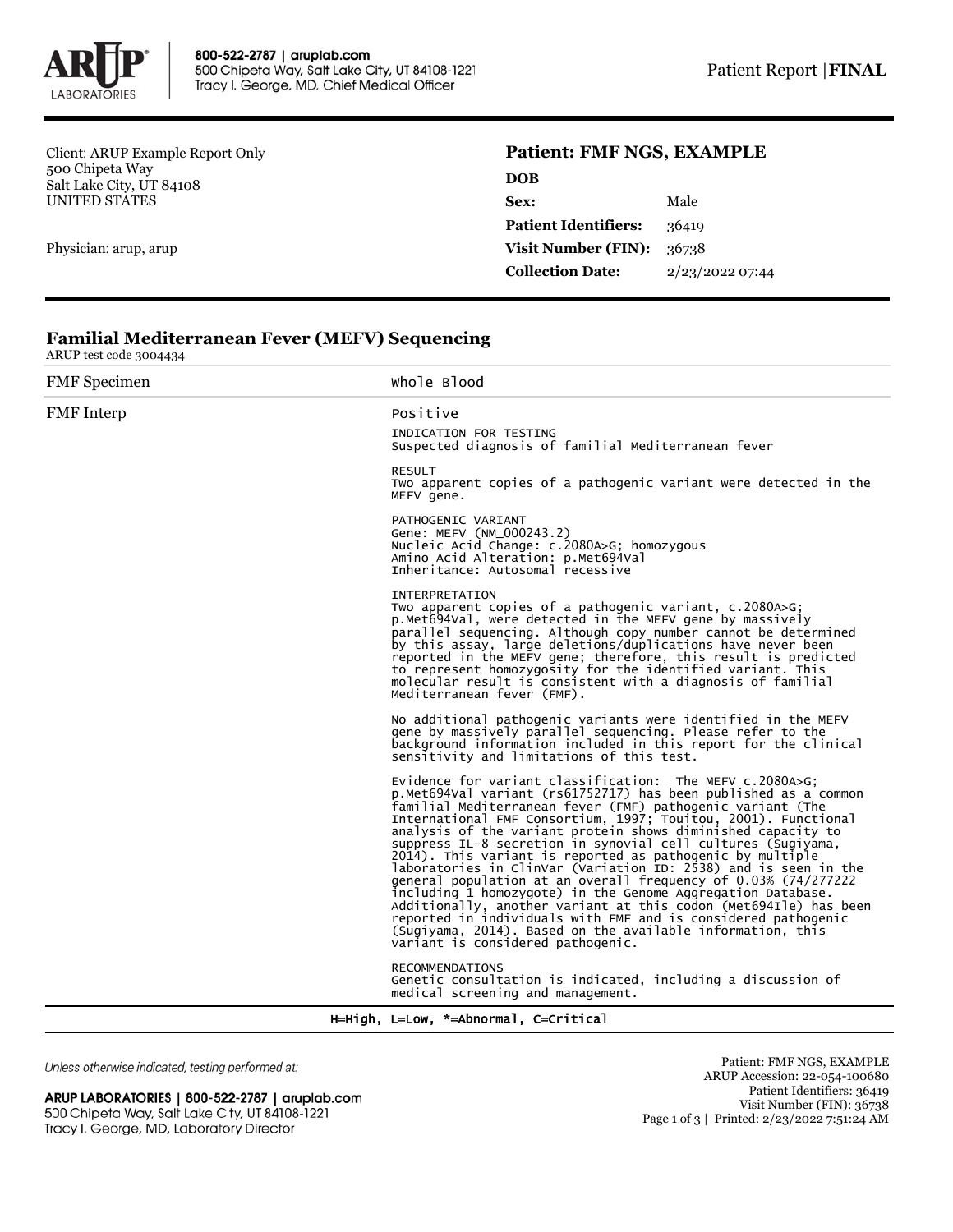

At-risk family members should be offered targeted sequencing for the identified pathogenic MEFV variant (Familial Mutation,<br>Targeted Sequencing; ARUP test code 2001961). This individual's<br>reproductive partner should be offered carrier screening for FMF. **COMMENTS** Likely benign and benign variants are not included in this report. REFERENCES The International FMF Consortium. Ancient missense mutations in a new member of the RoRet gene family are likely to cause familial Mediterranean fever. Cell. 1997;90:797-807. Sugiyama R et al. Defect of suppression of inflammasome-independent interleukin-8 secretion from SW982 synovial sarcoma cells by familial Mediterranean fever-derived pyrin mutations. Mol Biol Rep. 2014;41(1):545-53. Touitou I. The spectrum of Familial Mediterranean Fever (FMF) mutations. Eur J Hum Genet. 2001;9(7):478-483. This result has been reviewed and approved by BACKGROUND INFORMATION: Familial Mediterranean Fever (MEFV) Sequencing CHARACTERISTICS: Familial Mediterranean fever (FMF) is a genetic condition characterized by recurrent but short-lived attacks of fever, abdominal pain, joint pain, and/or skin rashes. Symptoms and frequency of these attacks are highly variable. Renal amyloidosis is another common complication in untreated individuals and may be the only manifestation in some patients. CAUSE: Pathogenic germline variants in the MEFV gene INHERITANCE: Autosomal recessive although some heterozygous individuals may have symptoms CLINICAL SENSITIVITY: 75-90% GENE TESTED: MEFV (NM\_000243) METHODOLOGY: Probe hybridization-based capture of all coding exons and exon-intron junctions of the targeted MEFV gene,<br>followed by massively parallel sequencing. Sanger sequencing was<br>performed as necessary to fill in regions of low coverage and to<br>confirm reported variants that do analysis. ANALYTICAL SENSITIVITY/SPECIFICITY: The analytical sensitivity is approximately 99 percent for single nucleotide variants<br>(SNVs) and greater than 93 percent for<br>insertions/duplications/deletions (indels) from 1-10 base pairs<br>in size. Indels greater than 10 base pairs may be detected, the analytical sensitivity may be reduced. LIMITATIONS: A negative result does not exclude a diagnosis of familial Mediterranean fever. This test only detects variants within the coding regions and intron-exon boundaries of the MEFV

gene. Deletions/duplications/insertions of any size may not be detected by massively parallel sequencing. Regulatory region variants and deep intronic variants will not be identified. Diagnostic errors can occur due to rare sequence variations. In<br>some cases, variants may not be identified due to technical<br>limitations caused by the presence of pseudogenes, repetitive,<br>or homologous regions. This test is low-level mosaic or somatic variants, gene conversion events, complex inversions, translocations, mitochondrial DNA (mtDNA)

H=High, L=Low, \*=Abnormal, C=Critical

Unless otherwise indicated, testing performed at:

ARUP LABORATORIES | 800-522-2787 | aruplab.com 500 Chipeta Way, Salt Lake City, UT 84108-1221 Tracy I. George, MD, Laboratory Director

Patient: FMF NGS, EXAMPLE ARUP Accession: 22-054-100680 Patient Identifiers: 36419 Visit Number (FIN): 36738 Page 2 of 3 | Printed: 2/23/2022 7:51:24 AM